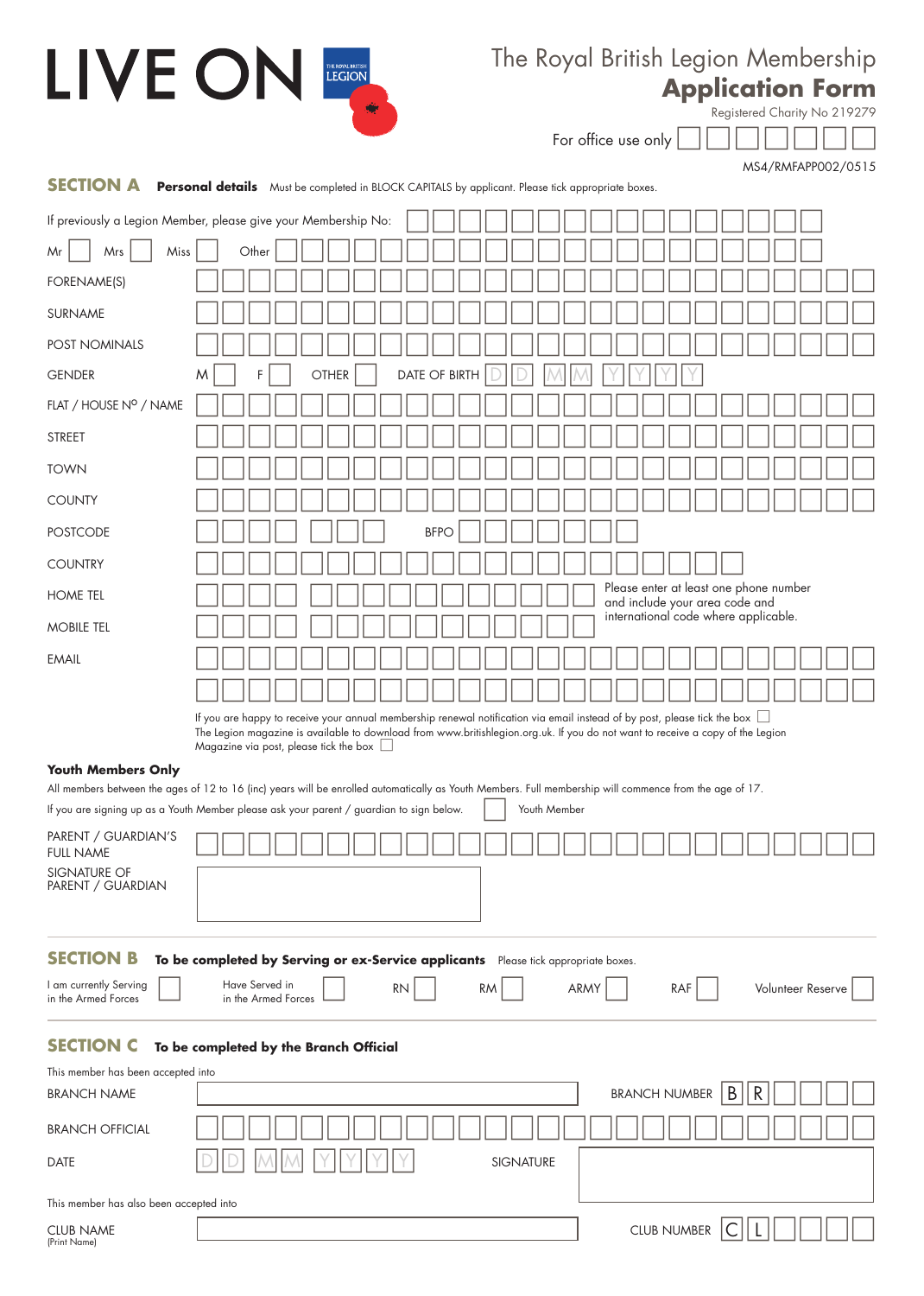#### **SECTION D Voluntary annual donations** GBP | Euro

I would like to make an annual donation to the Benevolent Fund of:

|  |  | $\overline{\phantom{0}}$<br>$\sim$ |  | ۰<br>$\sim$ |  | - - |  | ካተ |  |  |  |  |  |
|--|--|------------------------------------|--|-------------|--|-----|--|----|--|--|--|--|--|
|--|--|------------------------------------|--|-------------|--|-----|--|----|--|--|--|--|--|

The central Benevolent Fund incorporates the core activities of the Legion such as operating Care Homes and Welfare Break Centres, giving grants, providing resettlement training and acting as the custodian of Remembrance.

#### **SECTION E Gift aid**

giftaid it

It is not mandatory but we would be most grateful if you would complete this section if you are a UK tax payer. Gift Aid costs you nothing. It simply allows The Royal British Legion to reclaim tax on your membership subscription and/or donations.

**Gift Aid Declaration** - for past, present and future membership subscriptions and donations. Please treat as Gift Aid donations, all qualifying gifts of money made today, in the past 4 years and in the future. I confirm I have paid or will pay an amount of Income Tax or Capital Gains Tax for each tax year (6 April to 5 April) that is at least equal to the amount of tax that all the charities that I donate to will reclaim on my gifts for that tax year. I understand that other taxes such as VAT and Council Tax do not qualify. I understand The Royal British Legion will reclaim 25p of tax on every £1 that I give on or after 6 Apr 2008.

SIGNATURE



Please also sign section G

Please notify The Royal British Legion if you: want to cancel this declaration / want to change your name or home address / no longer pay sufficient tax on your income and/or capital gains. If you pay Income Tax at the higher or additional rate and want to receive the additional tax relief due to you, you must include all your Gift Aid donations on your Self Assessment tax return or ask HM Revenue and Customs to adjust your tax code.

### **SECTION G Formal application**

I understand that any voluntary donation I have agreed to (detailed in Section D) will be collected when my subscriptions are first collected and thereafter annually until I otherwise notify you. I accept and support the aims and objects of The Royal British Legion. I understand that all members of the Legion have an equally important and valued part to play in actively supporting those aims and objects. I promise to use every endeavour to promote the comradeship and service which is the keystone of The Royal British Legion.

| <b>SIGNATURE</b> |  |  |
|------------------|--|--|
| DATE             |  |  |

I would like to make an annual donation to the General fund of:

|  | -<br>$\sim$ |  |  |  | __ |  |  |  |  |  |  |  |
|--|-------------|--|--|--|----|--|--|--|--|--|--|--|
|--|-------------|--|--|--|----|--|--|--|--|--|--|--|

The General Fund incorporates the transactions relating to the administration of the membership of the Legion.

#### **SECTION F How we use your information**

We really value your support and may send you information about goods and services which we believe may be of interest to you by using your contact details you have supplied above. The Royal British Legion and its trading subsidiary Poppy Direct respect your privacy and will not share your information with any third parties without your prior consent.

**Email** If you would like to receive **Text** If you are happy to receive text email updates on our projects, email updates on our projects,<br>
please tick the box  $\Box$ <br>
please tick the box  $\Box$ 

fundraising and campaign mailings,

please tick the box.  $\Box$ 

**Post** If you would prefer not to receive **Phone** If you do not wish to please tick the box.  $\Box$  please tick the box.  $\Box$ 

#### **Data Protection**

The Royal British Legion is registered under the Data Protection Act, registration Z5690050. Information on the use of personal data by The Royal British Legion is available from The Royal British Legion, Haig House, 199 Borough High Street, London SE1 1AA.

#### **SECTION H Payment methods**

All payments made to The Royal British Legion shall be received and processed on their behalf by Charles Novacroft Direct Limited (registered number 03601214) whose registered office is at Seebeck House, 1 Seebeck Place, Knowlhill, Milton Keynes MK5 8FR



Please tick if you wish to pay by direct debit (UK banks only) and fill in the DD mandate below.

We also accept cheques made payable to The Royal British Legion. Please include one cheque per application and ensure the cheque covers all fees.

| <b>GBP</b><br>Euro | <b>Branch Cheque</b>                                          |
|--------------------|---------------------------------------------------------------|
| Cheque No          | For a UK cheque please leave the last box empty               |
| Account No         |                                                               |
| Sort Code          | For a UK cheque please write in the following format 00-00-00 |
| Amount             |                                                               |

**Once completed please send the application to: RBL Membership Applications and Payments, PO Box 1402, 9 The Lakes, Northampton NN1 9EX**



**Instruction to your Bank or Building Society to pay by Direct Debit**



Charles Novacroft Direct Limited RE The Royal British Legion

Name and full postal address of your Bank or Building Society

| To The Manager                       |  | Bank/Building Society |          |  |  |
|--------------------------------------|--|-----------------------|----------|--|--|
| Address                              |  |                       |          |  |  |
|                                      |  |                       | Postcode |  |  |
| Names of the account holder(s)       |  |                       |          |  |  |
|                                      |  |                       |          |  |  |
| Bank/Building Society account number |  |                       |          |  |  |
|                                      |  |                       |          |  |  |
| <b>Branch Sort Code</b>              |  |                       |          |  |  |
|                                      |  |                       |          |  |  |

## 5 0 4 1 3 6 Reference

**Instruction to your bank or Building Society** Please pay Charles Novacroft Direct Limited RE The Royal British Legion Direct Debits from the account detailed in this Instruction subject to the safeguards assured by the Direct Debit Guarantee. I understand that this instruction may remain with Charles Novacroft Direct Limited RE The Royal British Legion and, if so, details will be passed electronically to my Bank/Building Society.

Signature(s) Date

Service User Number

**Please fill in the whole form and send to:** RBL Membership Applications and Payments, PO Box 1402, 9 The Lakes, Northampton NN1 9EX Banks and Building Societies may not accept Direct Debit Instructions for some types of account.